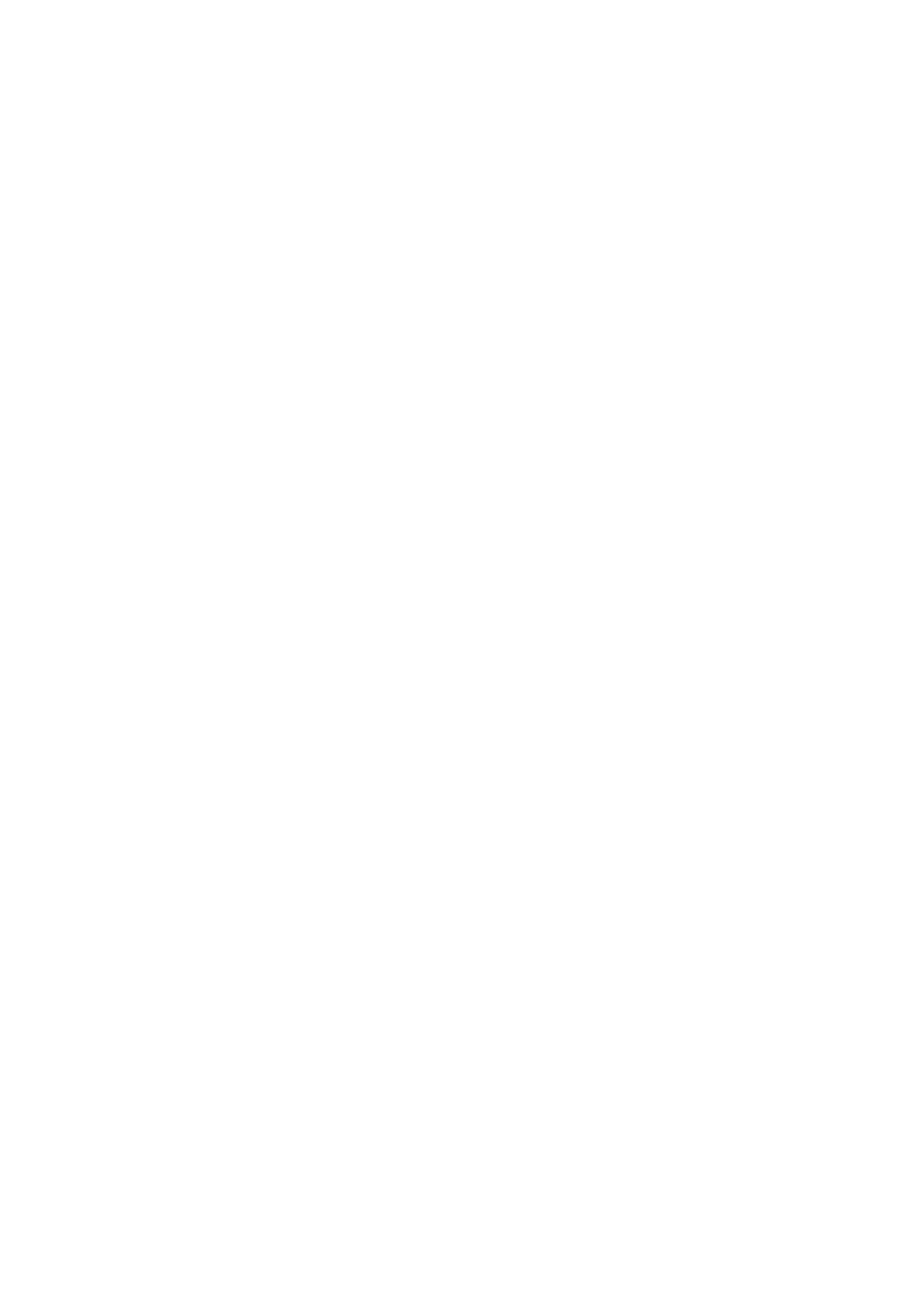## **Zusammenfassung**

Unter Klimasensitivität versteht man die Änderung der globalen Oberflächentemperatur nach einer Verdoppelung der CO<sub>2</sub>-Konzentration. Sie stellt ein einfaches, aber fundamentales Maß für den Klimawandel dar und wird oft als konstant angesehen. Neue Erkenntnisse legen den Schluss nahe, dass die Oberflächenerwärmung bei höheren Temperaturen jedoch stärker als angenommen zunimmt. In dieser Arbeit wird gezeigt, dass die Klimasensitivität in dem globalen Zirkulationsmodel ECHAM6 von 2.7 K für die erste CO<sub>2</sub> Verdoppelung auf 10.4 K für die vierte CO<sub>2</sub> Verdoppelung ansteigt. Dies stimmt mit fünf von sechs CMIP5 Modellen überein, die einen Anstieg des totalen Rückkopplungsfaktors vom abrupt $4\times CO_2$ - zum RCP8.5-Experiment nachweisen.

Mithilfe der Gregory-Methode wird gezeigt, dass der Anstieg in der Klimasensitivität nicht auf ein verstärktes Abschmelzen der Eiskappen und damit auf einen Anstieg der kurzwelligen Rückkopplung zurückzuführen ist. Stattdessen wird der Anstieg der Klimasensitivität durch eine Verringerung der langweilligen Ausstrahlung unter wolkenfreiem Himmel herbeigeführt. Dies wird durch eine schnellere Verstärkung der Wasserdampf-Rückkopplung in der oberen Troposphäre im Vergleich mit der Temperatur-Rückkopplung verursacht. Dieses Verhalten konnte mit einem Strahlungsund Konvektionsmodell reproduziert werden.